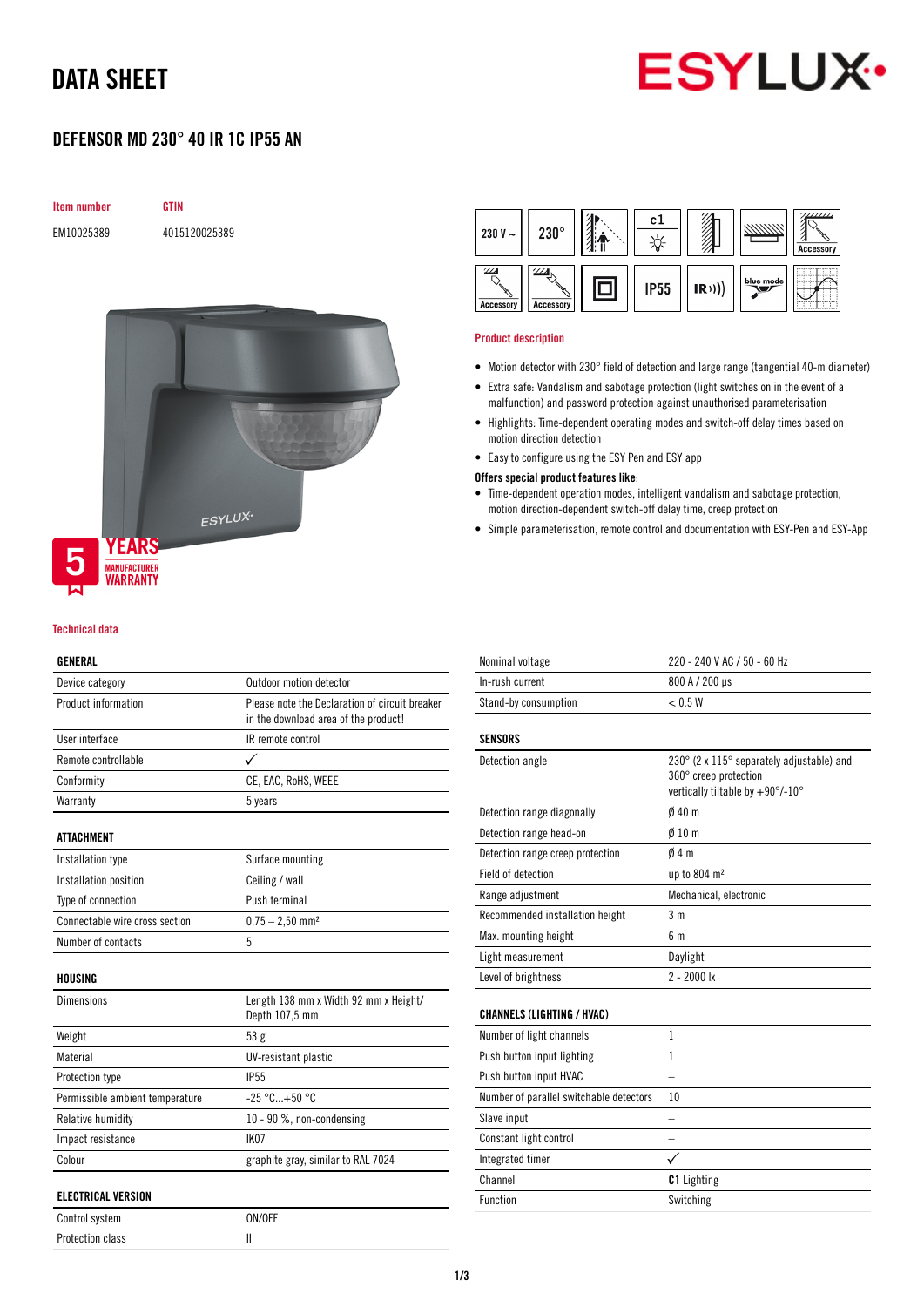# DATA SHEET



## DEFENSOR MD 230° 40 IR 1C IP55 AN

| <b>Item number</b> | <b>GTIN</b>   |                                                                                                      |                       |                                   |
|--------------------|---------------|------------------------------------------------------------------------------------------------------|-----------------------|-----------------------------------|
| EM10025389         | 4015120025389 |                                                                                                      |                       |                                   |
| Switching capacity |               | 230 V/50 - 60 Hz<br>$2300 W / 10 A$ (cos phi = 1),<br>1150 VA / 5 AX (cos phi $= 0.5$ )<br>600 W LED | Push button input     |                                   |
|                    |               |                                                                                                      | Impulse feature       |                                   |
|                    |               |                                                                                                      | Switch-off delay time | 60 s240 min (adjustable in steps) |
| Switch contact     |               | make contact / non-floating                                                                          |                       |                                   |

#### Accessories

| <b>GTIN</b>   |
|---------------|
|               |
| 4015120025488 |
|               |
| 4015120025433 |
| 4015120025457 |
|               |
| 4015120425356 |
| 4015120025495 |
|               |